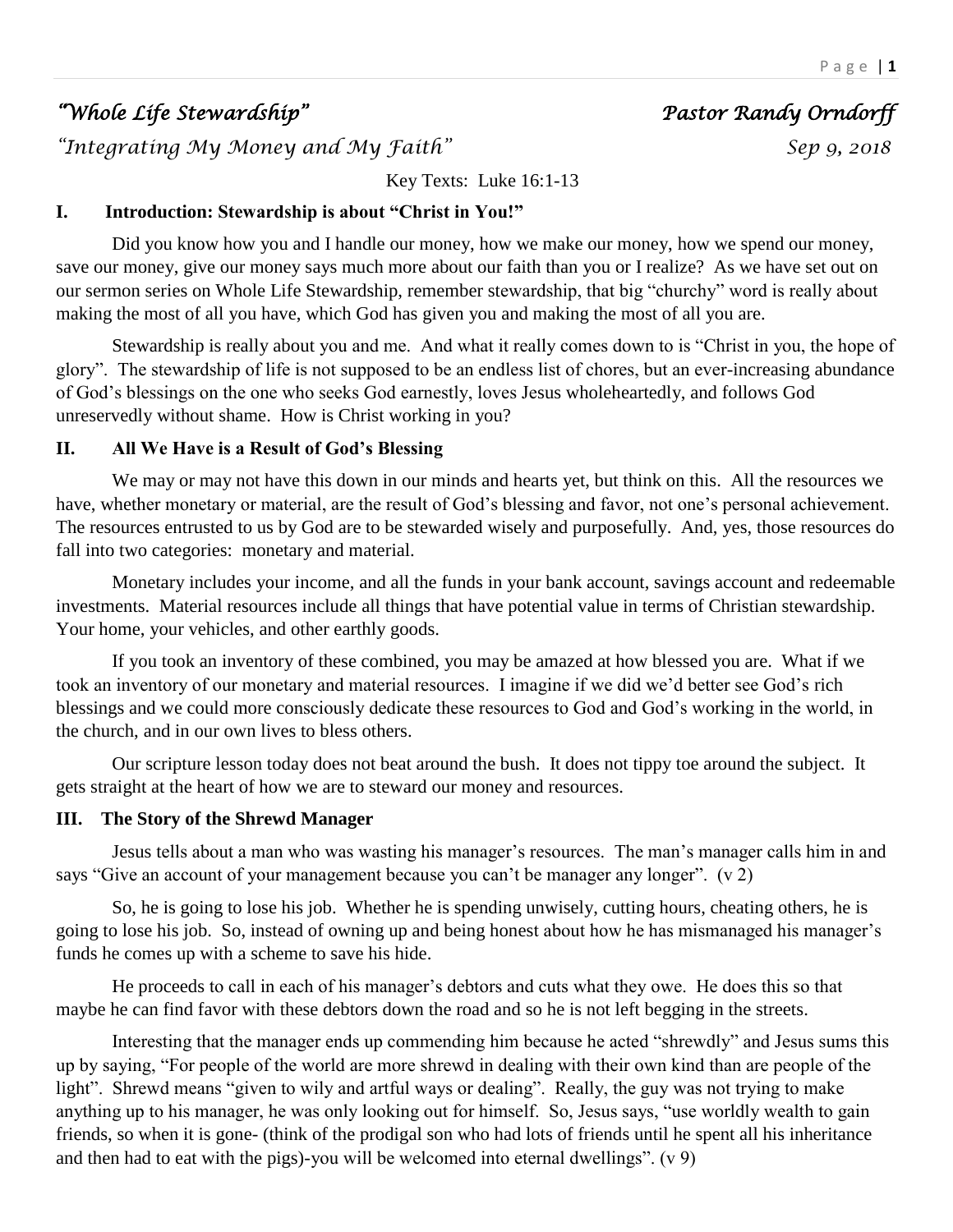## **IV. Earthly Investments Lead to Eternal Benefits**

I think Jesus is saying we should make wise use of the financial opportunities we have, not to earn heaven, but so that heaven-that's the "eternal dwellings"-will be a welcome experience for those we help. If we will use our money and resources to help those in need or help others find Christ, our earthly investment will bring eternal benefit.

What is it God can trust you or I with?

Are we being honest even in the small details? And Jesus' point is if we cannot be trusted with little, how can God trust us with much? Your integrity and my integrity are on the line when we handle the money God entrusts us with. The world may applaud shrewd, God applauds honesty and trustworthiness.

And then Jesus drives it home. We cannot serve two masters. We cannot serve both God and money. And by the way, remember there is nothing wrong with money or having money, it's the love of money that's the root of all evil.

So, we can't love both God and money. If we love God, we'll recognize God allows us to be good caretakers of all our resource and trust us to use what God has entrusted to us wisely, and honestly and for the building up of the church and God's kingdom.

#### **V. Wesley's Thought on Money**

John Wesley put it like this:

Make All You Can.

Save All You Can.

Give All You Can.

The 80-10-10 principal is that God asks us to return 10%, save 10%, and then we have 80% to live on. We are to manage the 80% wisely as well.

Now if you are struggling with debt and how to integrate your faith and money we have two classes being offered. One begins today at 1:30, being led by Alan Nicholls. The other is Wednesday evening at 6:30, being led by Mike Carey.

If you desire to get out of debt, or to be a wise manager of the monetary and material resources God has given you then I encourage you to sign up today. You see it's not what the church wants from you, but for you. We want you to experience financial freedom. Do you know how much weight that would take off your mind and shoulders? Financial difficulties remains one of the top three reasons couples have relationship issues.

Do yourself a favor and just come and see and try. I can promise you nothing will change until you make a commitment to come and learn and apply some solid Christian financial principals. You can get unstuck from financial burdens.

#### **VI. Responses to Integrating our Faith and Money**

Let me share a few practical responses to today's lesson to help us integrate our faith and money. Regardless of the amount of money you have, it can be stewarded in a wise and spiritually profitable way.

Here are 3 things any of us can do: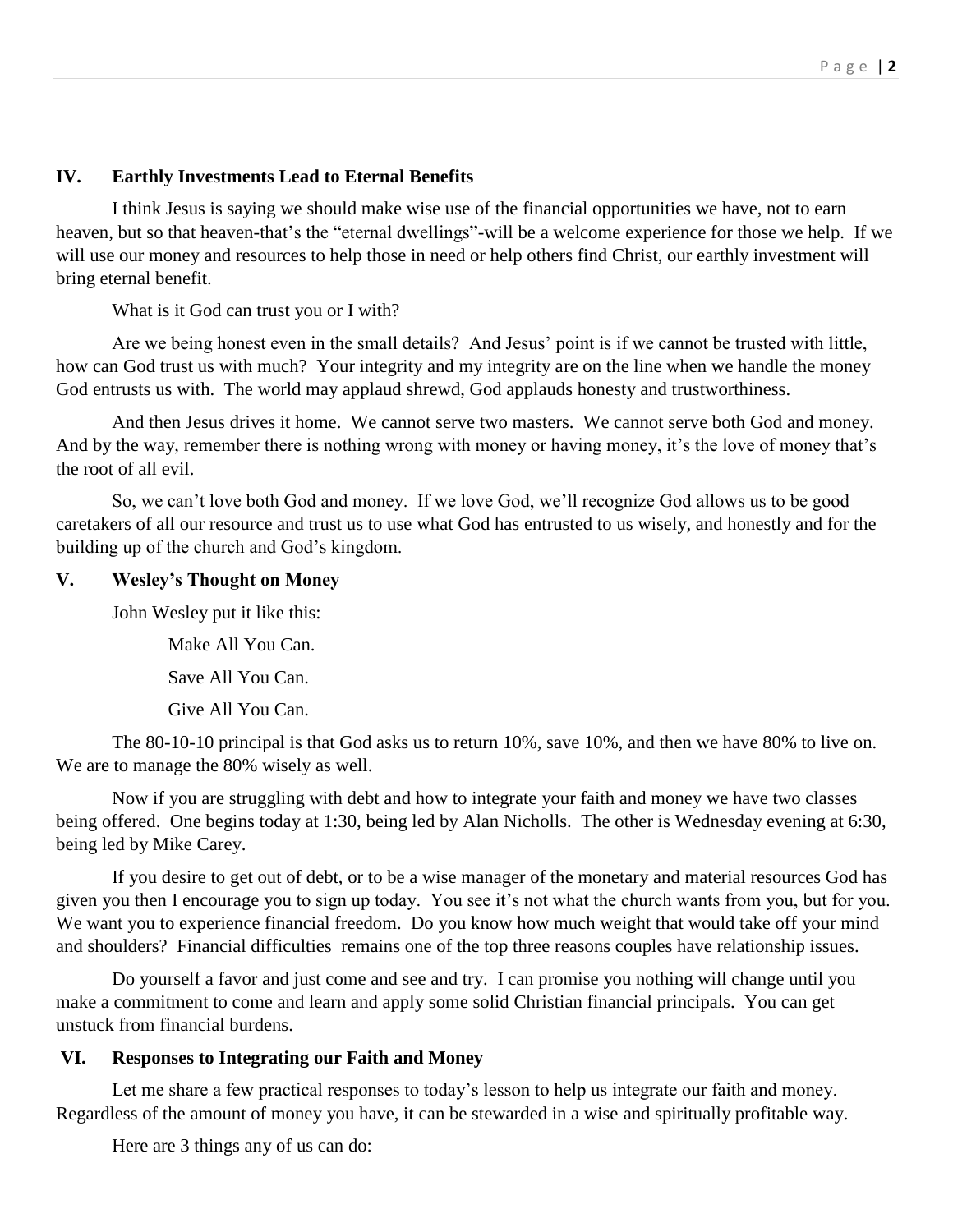1. Give our money cheerfully to accomplish God honoring purposes. The ongoing needs of a church's ministry are met through ordinary giving. By ordinary, I mean being regular and consistent. And then there are extraordinary needs that must be met with extraordinary giving that is over and above, beyond our normal commitments. My personal conviction is that giving the tithe isn't an option, but a responsibility and when we, as a family, give our tithe twice each month we are expressing confidence in faith and trust in God. It becomes an important act of worship for us. Then, when we give an extraordinary gift to meet an extraordinary need of the church we are expressing confidence in the future. It's why we continue to give to the new building fund. It's why we give to Cuba, Honduras, and our youth mission teams, over and above.

We have a sense of duty and responsibility, but also a great sense of delight and joy knowing we are honoring God and also partnering with you, our fellow believers, in growing God's Kingdom.

And look, in financial terms, some have been blessed with a lot and others with a a little, but we can all give generously, joyfully, and sacrificially.

Remember, God's measurement is in proportion to what we have been given. To whom much is given, much is required. How well are you and I managing what God has given us? Large gifts are great. Often smaller gifts represent more of a sacrifice.

Two ways I see us meeting extraordinary needs in regard to dwellings on earth that led to eternal dwellings is our mission project opportunities in Cuba and Honduras.

Our sister church in Cuba, the Pastor and family need a parsonage. They are living in rooms at the church which are small, dark, and dingy from mold. \$35,000 will get them a parsonage. Pray on it.

When our Honduras team heads out in March, we hope to build 2 or 3 homes for residents on the mountain where we built the kitchen for the church nearly two years ago. \$1000 a house. Pray on it.

Pray on them both. Using extraordinary giving, partnering together to bring glory to God. Which do we love more, God or Money?

2. Spend your money reasonably to meet personal needs and fulfill personal desires. There is always going to be money we have to spend on utilities, car payments, mortgages, food, education, clothing, insurance to name the main ones. Some have to spend money on tools and equipment for your business. That's reasonable. We have to watch the fluff. Things that the media says you and I need, but not really. We've never paid more than \$24,000 on a new car. Again, we haven't bought many "new" cars. We prefer to use our resources for other purposes. And then enjoy your things, but don't cherish them. Most will turn to rust, will fade in color, get old and thrown away some day, or get set out in a yard sale.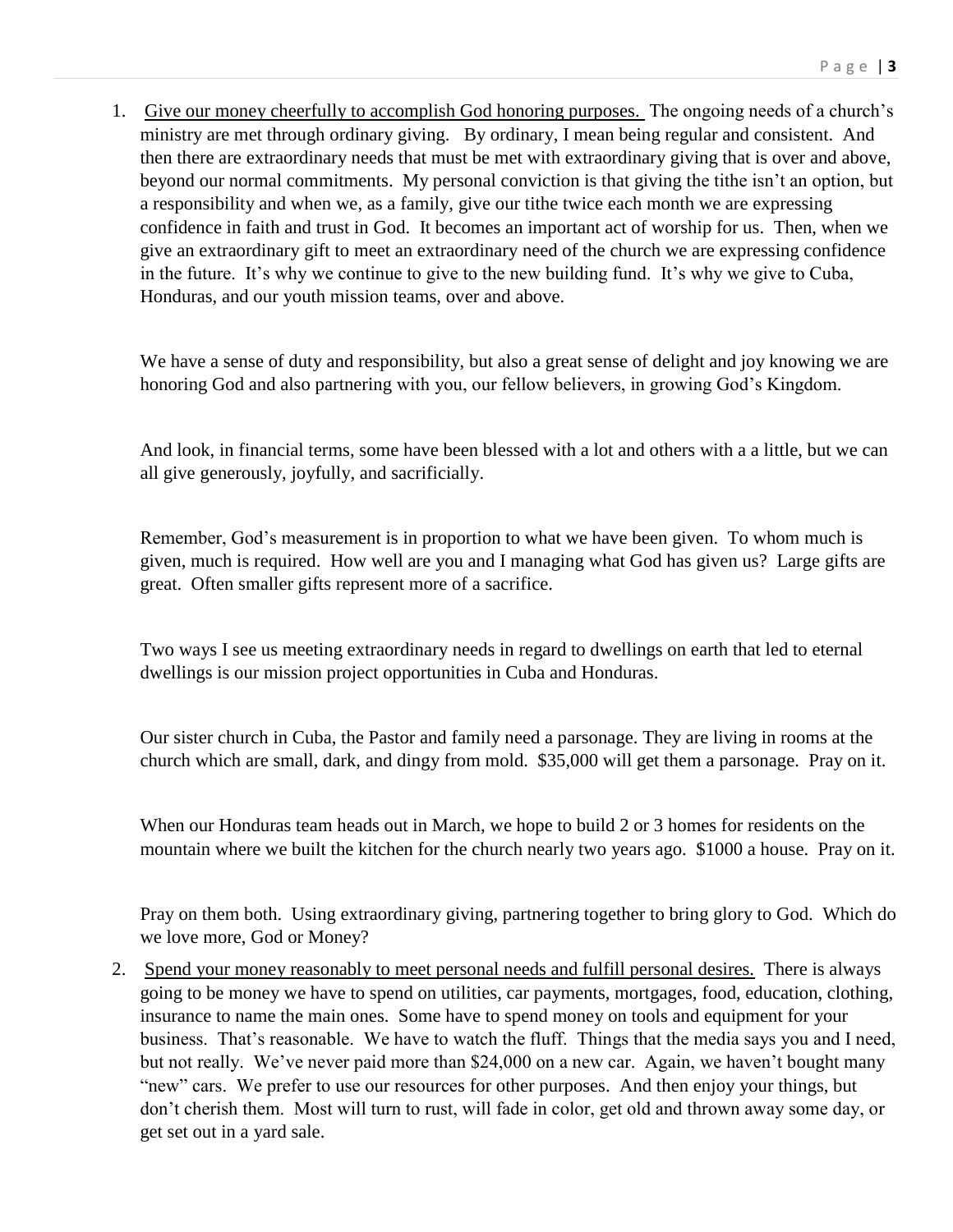Share your things joyfully, not reluctantly. In this way you can bless others as you've been blessed. Lee Ann's mom, Myrna left her her cottage on Gwynn's Island in Mathews County by the bay. She did it because she knew Lee Anne would take good care of it, share it with family for times to get away, and share it with others, and it brings Lee Anne and I joy to do so.

A couple felt called to the mission field. Their plan was to sell their car and household goods but they felt strongly they were to give everything away instead. So, with great joy, they handed over their keys to a needy couple, and to a local church they gave their furnishings to furnish a house for visiting missionaries. As an expression of love, the church took up a love offering for this couple and presented them a check that amounted to more than double what they would have received from selling their car and furnishings.

God blessed them, they blessed others, and then God blessed them again. That's integrating faith and money and welcoming people into eternal dwellings. Remember God loves a cheerful giver, not a reluctant one.

Remember also to think like a pilgrim and not a settler. Remember for all of us, "The world is not my home, I'm only passing through". None of us can take it with us, so do some good with it now.

3. Save your money strategically in order to extend value and to keep meeting needs in the future. When I started out in ministry in 1989 I made, \$17,500 with a small reimbursement account. Lee Anne and I listened to Larry Burkett of Crown Financial and learned how to integrate our faith and money. Trying to save 10% was a challenge because of educational loans and diapers and Simalac. We stuck money in envelopes for gas, groceries, and clothing and attempted not to use credit cards for big purchases. We chose to tithe so we could honor God, grow in our faith and trust, and to hopefully make a difference as part of the church family. It brings us joy to watch children, youth, and adults grow in faith, to be in choirs, on mission trips, in VBS and in confirmation and to know we've been able to contribute to that and support that in some small way. We want our money and faith to be integrated. And, yes, we too know one day we'll have to give an account to God for how we used what God entrusted to us. Not because it determines our salvation. Jesus gave his life for us. Remember, even the wise men gave Jesus gifts. What gift can you bring? Gifts that will be an investment into eternity? The stewardship of our money and resources is really just a temporary responsibility. It's impact and its importance? Eternal.

Let's work on being wise stewards who integrate both our faith, our money, and our material resources and let's just see what God can do with folks that are wise, honest, trustworthy managers who truly love God more than our money.